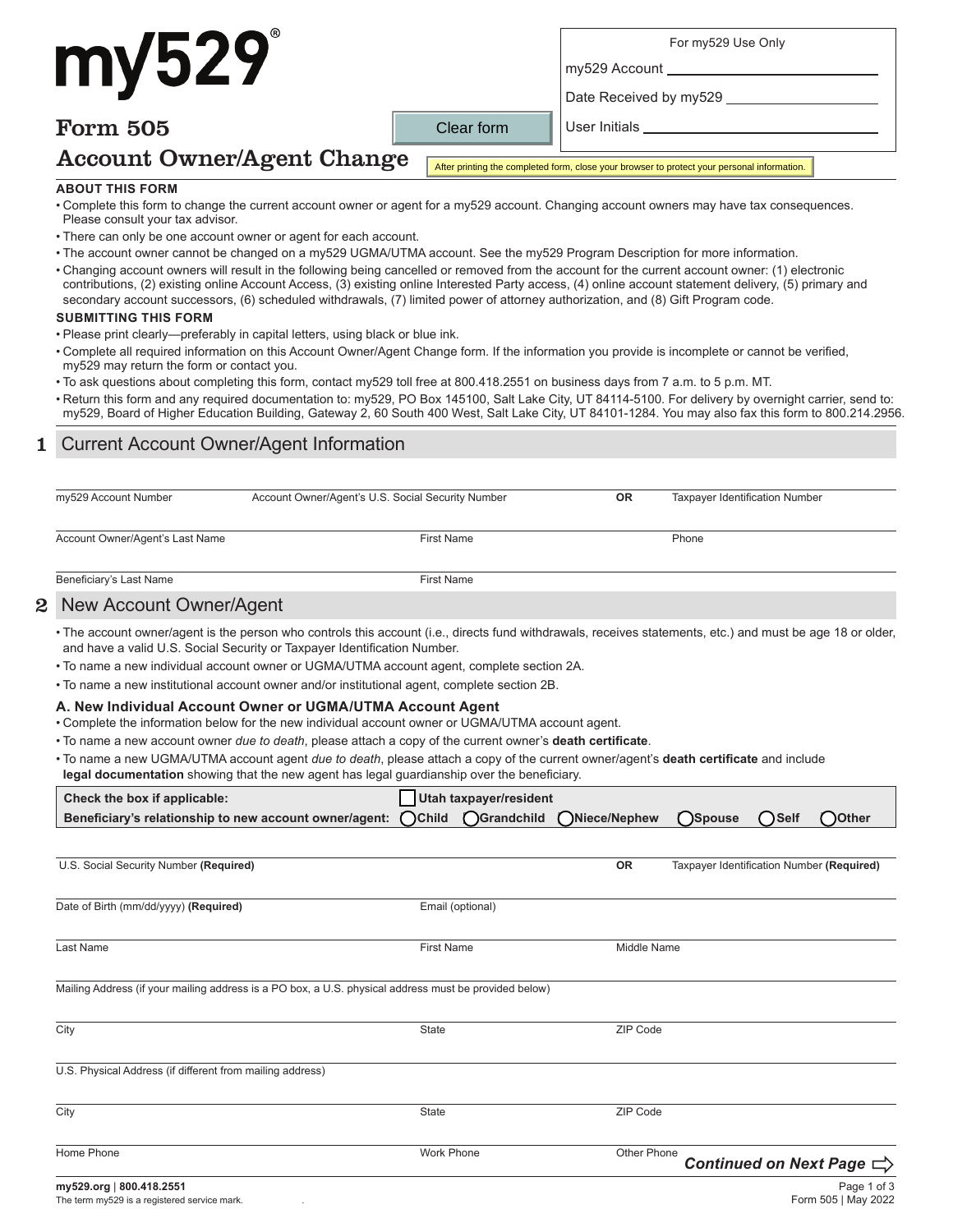#### **B. New Institutional Account Owner (trust, corporation, or other entity)**

• Complete the information below for the new institutional account owner.

- If the account is owned by a trust, you must include a copy of the following pages of the trust document: the title page, signature pages, and any pages showing the names of the trustees.
- If the account is owned by a corporation or other entity, you must include a copy of the appropriate documents from the institution to show who is authorized to enter into agreements for the institution, along with the signatures.
- The person signing this agreement, as trustee or agent for the institution named below, certifies that he or she has the authority and capacity to sign and enter into this agreement for the institution named.

| U.S. Social Security Number (Required)                                                                | <b>OR</b>                | Taxpayer Identification Number (Required) |
|-------------------------------------------------------------------------------------------------------|--------------------------|-------------------------------------------|
| <b>Institution Name</b>                                                                               |                          |                                           |
| Is this institution established/registered in the state of Utah? $Q$ Yes $Q$ No                       |                          |                                           |
| <b>New Institutional Account Agent</b>                                                                |                          |                                           |
| • The agent is the person authorized to act as the account owner on behalf of an institution.         |                          |                                           |
| . Complete the information below for the new institutional account agent.                             |                          |                                           |
|                                                                                                       |                          |                                           |
| U.S. Social Security Number (Required)                                                                | <b>OR</b>                | Taxpayer Identification Number (Required) |
| Date of Birth (mm/dd/yyyy) (Required)                                                                 | Email address (optional) |                                           |
| Last Name                                                                                             | <b>First Name</b>        | Middle Name                               |
| Mailing Address (if your mailing address is a PO box, a U.S. physical address must be provided below) |                          |                                           |
|                                                                                                       |                          |                                           |
| City                                                                                                  | <b>State</b>             | ZIP Code                                  |
| U.S. Physical Address (if different from mailing address)                                             |                          |                                           |
| City                                                                                                  | <b>State</b>             | ZIP Code                                  |
| Home Phone                                                                                            | Work Phone               | Other Phone                               |

# 3 Modification, Merger, and Laws Governing Account Agreements

- a. This agreement is subject to, and incorporates by reference, the operating procedures and policies adopted by the Utah State Board of Regents, acting in its capacity as the Utah Higher Education Assistance Authority, and statutes governing the trust codified as UCA 53B-8a. Any amendments to statutes and regulations shall automatically amend this agreement and any changes to operating procedures and policies, including investment allocations and fees, shall amend this agreement after adoption by the Utah State Board of Regents.
- b. This agreement, the Program Description, and the program rules adopted by the Utah State Board of Regents constitute the entire agreement between the account owner and my529. No person is authorized to make oral or written modifications to this agreement.
- c. This Account Agreement shall be governed by and construed in accordance with the laws of the state of Utah without regard to any conflict of law principles. Any action or proceeding arising from or relating to this Account Agreement shall be brought in state or federal court in the state of Utah. Venue shall be in Salt Lake County.
- d. There may be both federal and state tax consequences to opening or contributing to a my529 account. Advice should be sought from a qualified tax advisor. my529 does not provide legal, financial, or tax advice. Accordingly, you should consult your own tax or financial advisor concerning your particular tax or financial situation or if you have any questions concerning opening an account.
- e. If you are not a Utah taxpayer or resident, you should consider whether the state in which you or the beneficiary pay taxes or lives offers a 529 program. That program may offer state tax or other benefits to its residents or taxpayers that may not be available through my529.
- f. If my529 determines that there has been any material misrepresentation related to this agreement or an account, the account may be cancelled and the account money returned to the account owner, less any applicable fees and penalty.

*Continued on Next Page*